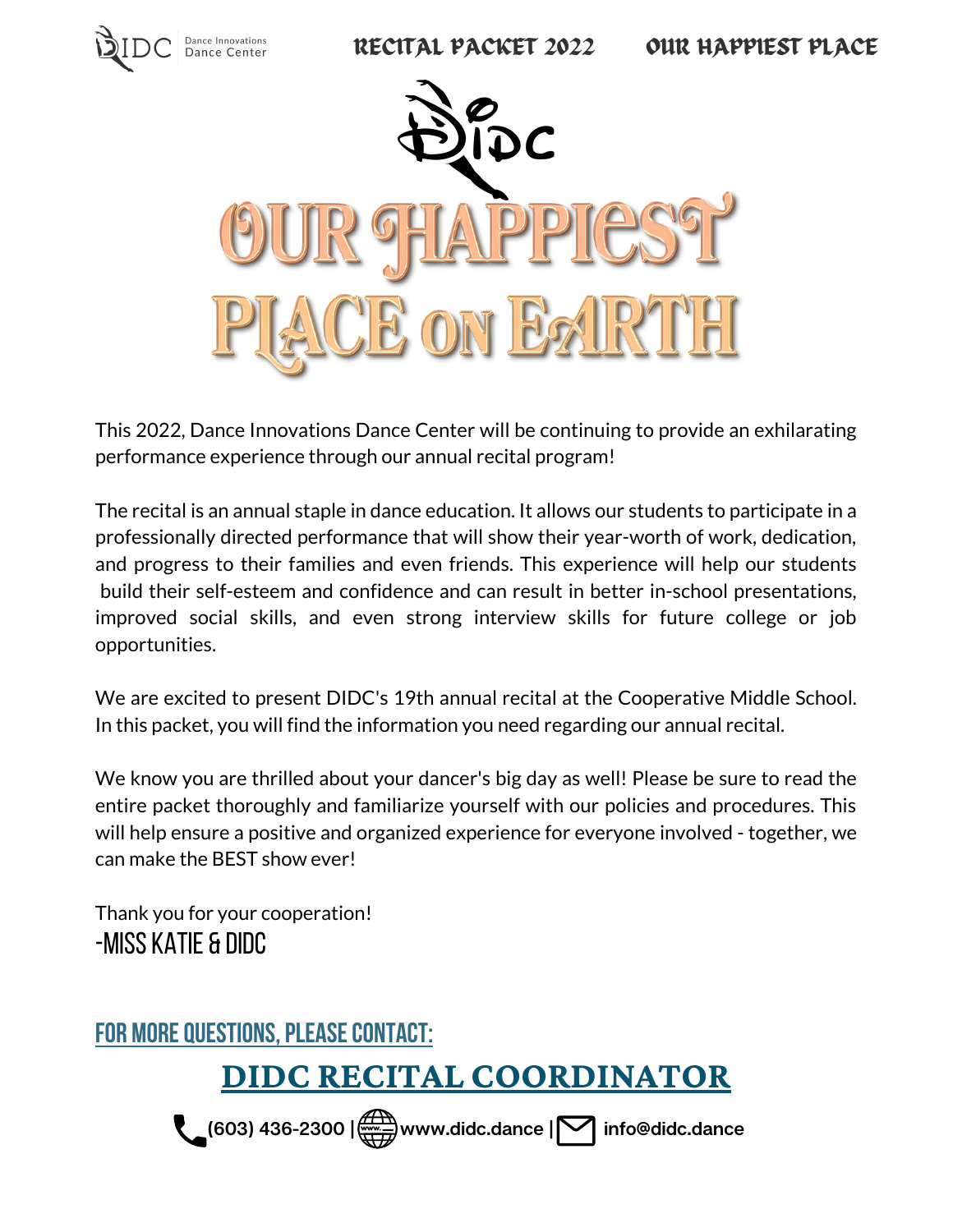

# **TICKETS**

- No one will be admitted without a ticket.
- Accounts must be in good standing (i.e paid up-to-date) in order to purchase tickets.
- ALL TICKET SALES ARE FINAL no refunds or exchanges.
- It is reserved seating and individual seats can be chosen when purchasing tickets inperson on Ticket Sale Day, May 14th from 8am - 11am in the main lobby (or any day starting Monday, May 16th).

The auditorium at the Cooperative Middle School seats 600 people - there is not a bad seat in the house! If you do not have a preference as to where to sit, we encourage you to opt for BEST AVAILABLE seating. BEST AVAILABLE tickets can be purchased via our PRE-SALE order forms (due May 14th) or via a TICKET REQUEST FORM (available online and in-person 5/7-5/28).

Tickets for Show #1, #2 and #3: **\$18 PRE-SALE (through 5/7 - 5/14): \$20 in advance (5/16 - 5/30): or \$23 at Rehearsals/Recitals.** Tickets for Show #4:

**\$20 PRE-SALE (through 5/2 - 5/14): \$22 in advance (5/16 - 5/30): or \$25 at Rehearsals/Recitals.**

*\*Multi-Show Tickets - Receive \$5 off per ticket for each additional show (of equal or lesser value).* \*\*Dancers - Enjoy a FREE ticket to any show you are NOT dancing in! (Must be accompanied by an adult or *seated in our "dancer's only" section).*

## **RECITAL TEES & TANKS**

**A limited quantity of commemmorative Recital Tees & Tanks (with all of the 2022 dancers' names listed on the back) will be available in-person and via request forms, beginning Monday, May 2nd. Tees and** Tanks are a great way for your dancer to remember their special year! For an additional discount, and to ensure we have your desired size/style, we encourage you to pre-order your tee or tank via our PRE-SALE **Order Form.**

Recital Tees (Youth - YS, YM, YL, YXL): \$18 or \$16 PRE-SALE Recital Tees (Adult- S, M, L, XL): \$19 or \$17 PRE-SALE Recital Tanks (Adult- XS, S, M, L): \$22 or \$20 PRE-SALE

### TICKET & TEES & TANKSPRE-ORDER FORM ATTACHED



**DIDCSTUDIO OR VIA TICKET REQUESTFORM**



**SATURDAY May14th**

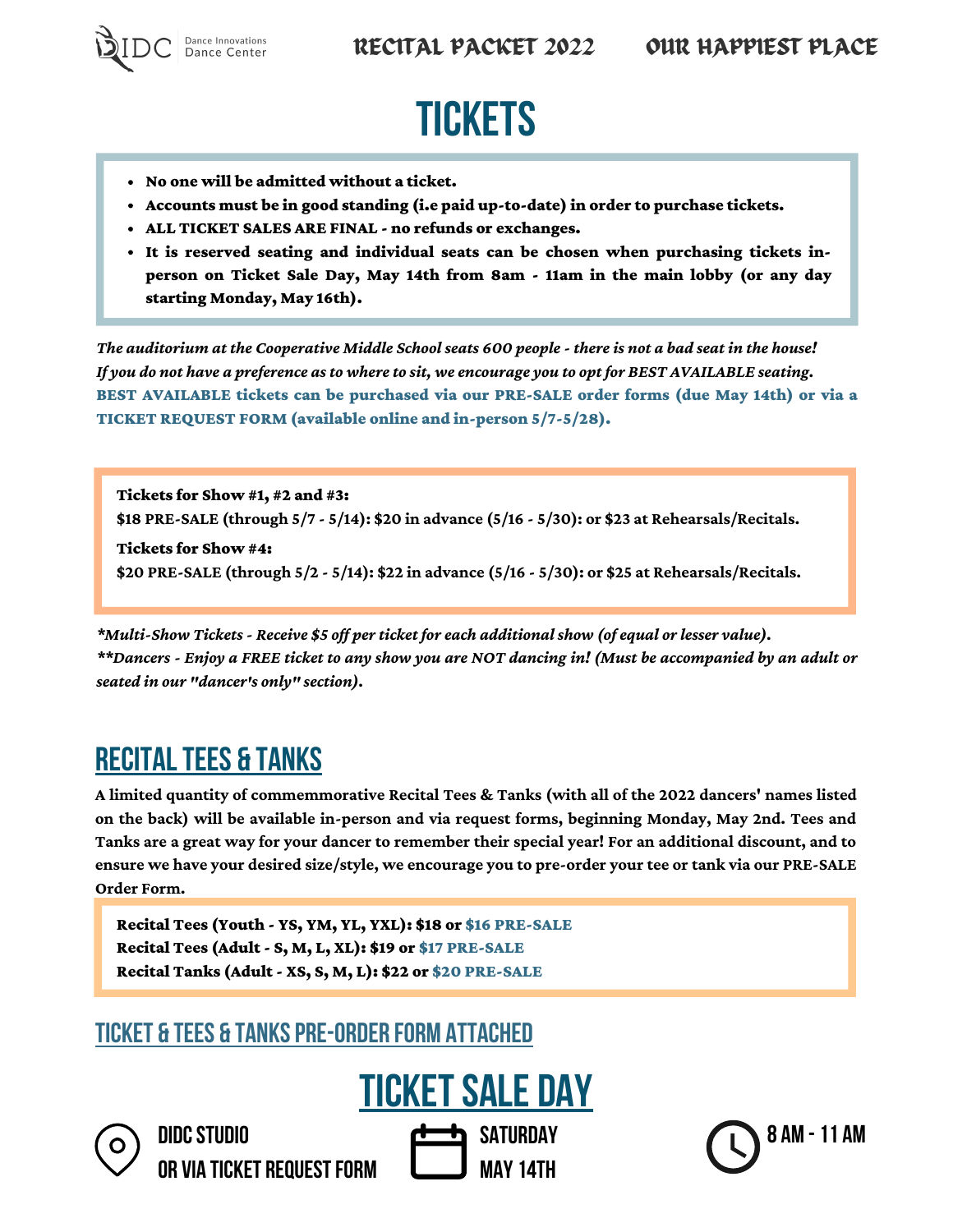

# **COSTUMES**

Costumes are sent home already steamed-out & stage-ready. Please see the label on the front of your garment bag for instructions on how to wear your costumes and accessories.

Please take care of your costume between picture day, rehearsals, recital day! Do not put it in the *dryer.*

**Label everything.**

We recommend that you label all costumes, shoes, accessories, and tights with your child's name. Place the costumes in a garment bag with your child's name written on the outside. Pack accessories in a clear plastic *bag (labeled with your child's name).*

*We are not responsible for lost/misplaced items.*

**Dancers will NOT be allowed to perform in the show without the correct costume and shoes.**

Dancers should NOT wear underpants.

*Undergarments hang down and show under the tights. We have given you high-quality tights for this reason. Think of tights as "underwear with legs".*

Only use the tights included with your costume. *Please be careful! Ripped/damaged tights will NOT be allowed on stage. Additional tights can be purchases at the studio office.*

## <u>TIGHTS</u> SHOES

Dance shoes should be stage-ready before recital.

*Any all-purpose household cleaner will clean them nicely - Magic Erasers are great!*

Some dancers will need to get new ribbon for their tap shoes if they have misplaced their original black ribbon.

*Please This can be purchased at any craft or sewing store (1/2" grossgrain ribbon).*

- Make sure to double knot all shoes so they do not come untied during the performance.
- Some dancers, as part of their costume, have tap shoe ribbon in coordinating-colors.

Performers should leave all jewelry, including rings and earrings, at home during picture day, dress rehearsal and the *recital. All finger nail polish and toe nail polish must be removed.*

### TIPS:

- Have a second pair of tights available or use a different tights for dress rehearsal.
- Place costumes in a garment bag for travel.
- Write your name in all costumes, shoes, and accessories.

**COSTUMES** WHEN TO WEAR COSTUMES



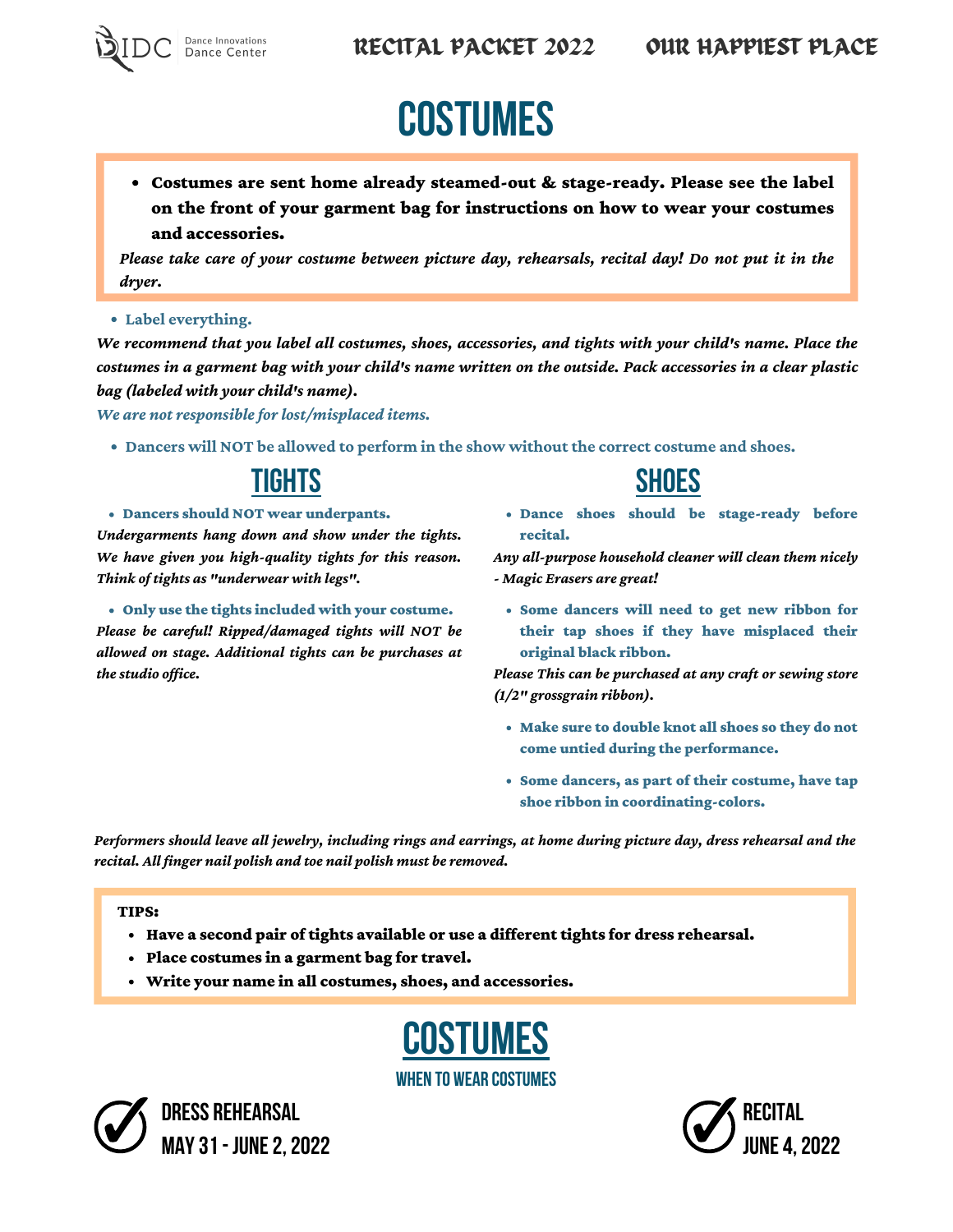



# HAIR & MAKEUP

### All hair should be pulled back off of the face into a bun.

- *The secret to a perfect bun is a hairnet available at many drugstores, such as CVS or Walgreens. They come in an envelope of three in specific colors. Blondes should get white, brunettes should get brown or dark brown and black hair should get black. Use bobby-pins to secure shorter hair strands and again, be sure to purchase the correct color elastics, bobby-pins, etc. to match your dancer's hair color.*
- *Gel can also be used to pull shorter hair off of the face.*

### All bangs must be pulled back off the face.

*Bangs cast a shadow over the eyes when on stage. All hair should be sprayed with hairspray to keep it in place during the performance. We ask this so that we (and you) may see your child's beautiful eyes when performing.*

All hair accessories must be secured by crisscrossed bobby-pins.

### HAIR MAKEUP

Light makeup is recommended - the strong stage lights wash out faces without makeup.

- *Lipstick mauve or pink*
- *Eyeshadow neutrals*
- *Blush, high on the cheekbones pink*

*Performers should leave all jewelry, including rings and earrings, at home during picture day, dress rehearsal and the recital. All finger nail polish and toe nail polish must be removed.*



WHEN TO DO HAIR & MAKEUP

**DRESS REHEARSAL MAY31- JUNE2,2022**

**RECITAL JNF 4, 2022** 

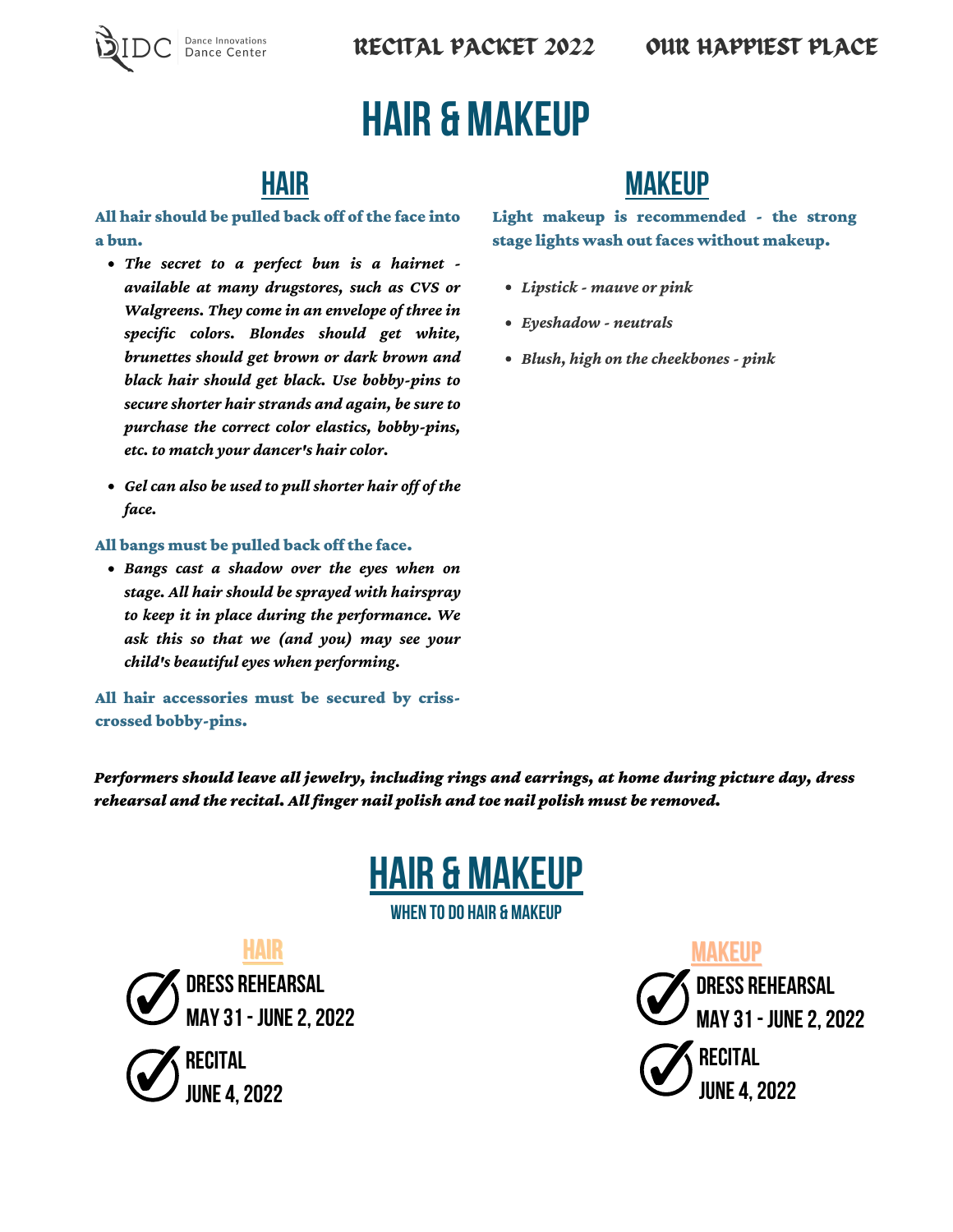

# DRESS REHEARSAL

### PARENTS, RELATIVES, AND FRIENDS WILL NOT BE ALLOWED IN THE AUDITORIUM DURING REHEARSALS.

- **Please inform whoever will be taking your dancer to the rehearsal to avoid misunderstanding.**
- **The dress rehearsal is also used as a technical rehearsal for the backstage crew and it must be completely quiet in the auditorium.**

During dress rehearsal only, parents may bring young students to the dressing area and wait while they rehearse.

*Men are asked to please stay out of the band room and girls locker room at all times. You may take your student home immediately after they finish their last dance.*

If your child is in more than one routine in the show, you can drop them off for their first rehearsal time and pick them up 15 minutes after their last rehearsal time.

*In between, they can sit in the audience and watch.*

Light For the dress rehearsals, performers should come dressed in costume to Stratham Cooperative School and follow the signs to the dressing area.

- *Only females are allowed in the band room and girl's locker room. Boys may use the boy's locker room.*
- *Dancers in multiple routines should dress in the costume they are wearing first and bring the others on hangers. Please, bring a bathrobe or an oversized shirt on the day of recital. Men's oversized button down shirts are ideal for covering up costumes without messing up hairstyles.*

### FOR SHOW 4 DANCERS, IT IS HIGHLY RECOMMENDED THAT YOU STAY FOR FINALE REHEARSAL.

- Dancers will rehearse out of show order to give our youngest dancers the earlier rehearsal times.
- During dress rehearsals, we try to stick to the time schedule. Sometimes due to technical problems, we may run over the allotted time. We've been known to run ahead of schedule. Therefore, it is imperative to be dressed and ready to perform at your allotted time.
- All dancers must attend dress rehearsal in order to perform in the show.

**COOPERATIVE MIDDLESCHOOL 100 ACADEMIC WAY STRATHAM, NH**

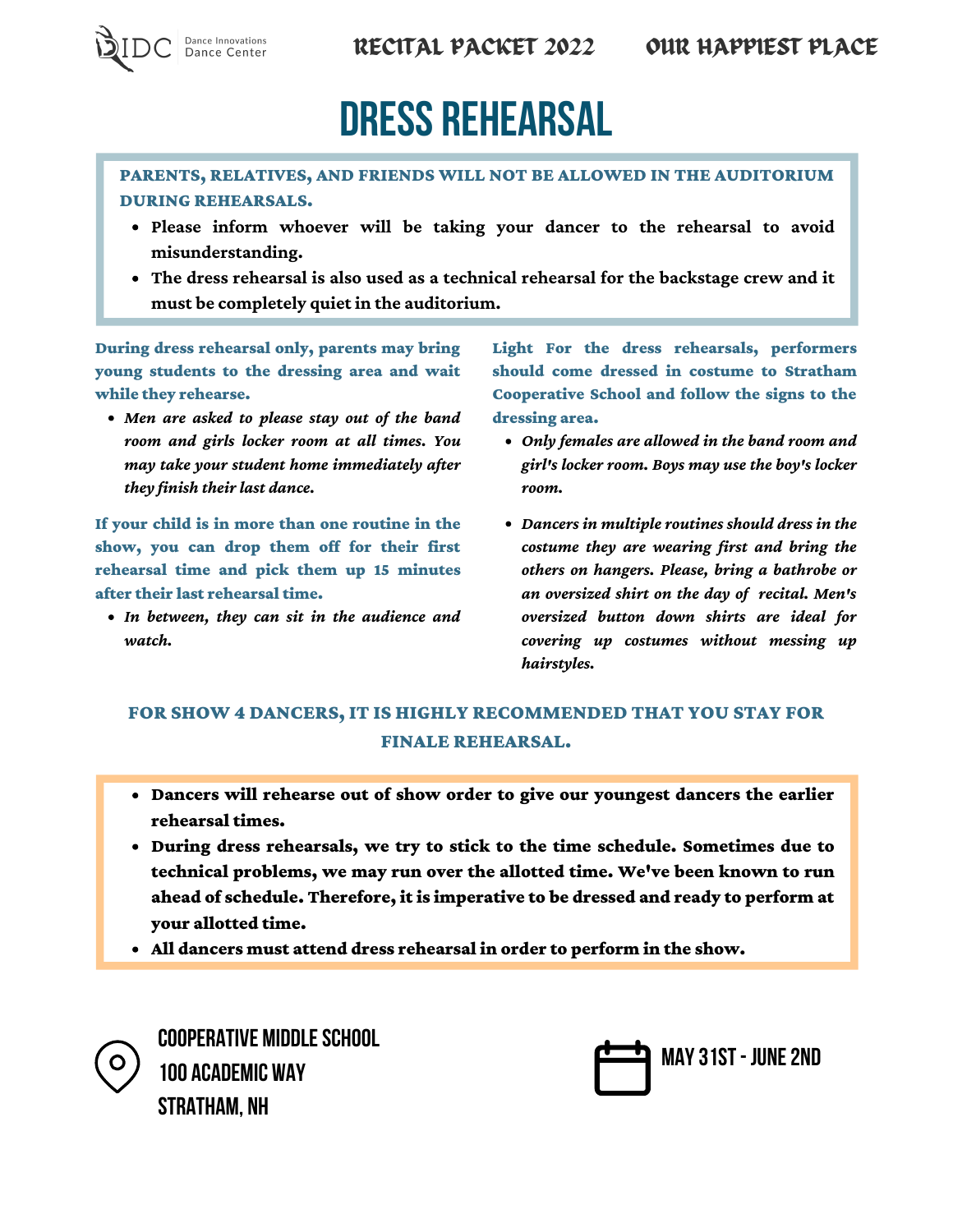

## DRESS REHEARSAL SCHEDULE - DAY 1

### TUESDAY- MAY31,2022

| <b>PERFOMANCE NAME: SONG TITLE</b>                          | <b>TIME</b> | <b>PERFOMANCE NAME: SONG TITLE</b>          | TIME    |
|-------------------------------------------------------------|-------------|---------------------------------------------|---------|
| Mon Mini Hip Hop: Chillin' Like a<br>Villain                | 4:45 PM     | <b>Ballet Company: Nothing Else Matters</b> | 6:30 PM |
| Mon Mini Acro I: Try Everything                             | 4:50 PM     | Jazz Ensemble: Pirates                      | 6:35 PM |
| Fri Mini Acro I: Fired Up                                   | 5:00 PM     |                                             |         |
| Mini Ballet : I See the Light                               | 5:10 PM     | Tap I: Hawaiian Roller Coaster Ride         | 6:40 PM |
| <b>Tues Mini Combo I - Ballet : How Far I'll</b><br>Go      | 5:15 PM     | Corps Tap Team : I Wanna Be Like You        | 6:45 PM |
| Mon Mini Combo II - Ballet : Beauty and<br>the Beast        | 5:20 PM     | Contemporary I: Sally's Song                | 6:50 PM |
| Tues Mini Combo I - Tap: Spoonful of<br>Sugar               | 5:25 PM     | Ballet Ensemble: Once Upon a Dream          | 6:55 PM |
| Mon Mini Combo II - Tap: In Summer                          | 5:30 PM     | Jazz I: Shake It Up                         | 7:00 PM |
| Thurs Mini Acro I : Do It Like the<br><b>Zombies Do</b>     | 5:35 PM     | Mon Ballet II : Touch the Sky               | 7:05 PM |
|                                                             |             | Ballet IV : Mr. Blue Sky                    | 7:10 PM |
| Jo Jo - Solo: Reflection                                    | 5:45 PM     | Ballet I: Circle of Life                    | 7:15 PM |
| Mini Acro II : Into the Unknown                             | 5:50 PM     | Acro I/II : I've Got No Strings             | 7:20 PM |
| Tues Mini Hip Hop: The Naked Mole<br>Rap                    | 6:00 PM     | Pointe II : Kingdom Dance                   | 7:30 PM |
| Mini Musical Theater: When<br><b>Everything Falls Apart</b> | 6:05 PM     | Thurs Tap II: When We're Human              | 7:35 PM |
| Amelia and Ellie - Duo: War of Hearts                       | 6:10 PM     | Acro III/IV : Everybody Wants to be a Cat   | 7:40 PM |
| Fri Mini Hip Hop: Good to be Bad                            | 6:15 PM     | Musical Theater I/II: Fabulous              | 7:50 PM |
| <b>Production: Happily Ever After</b>                       | 6:25 PM     | <b>FINALE-</b>                              | 7:55 PM |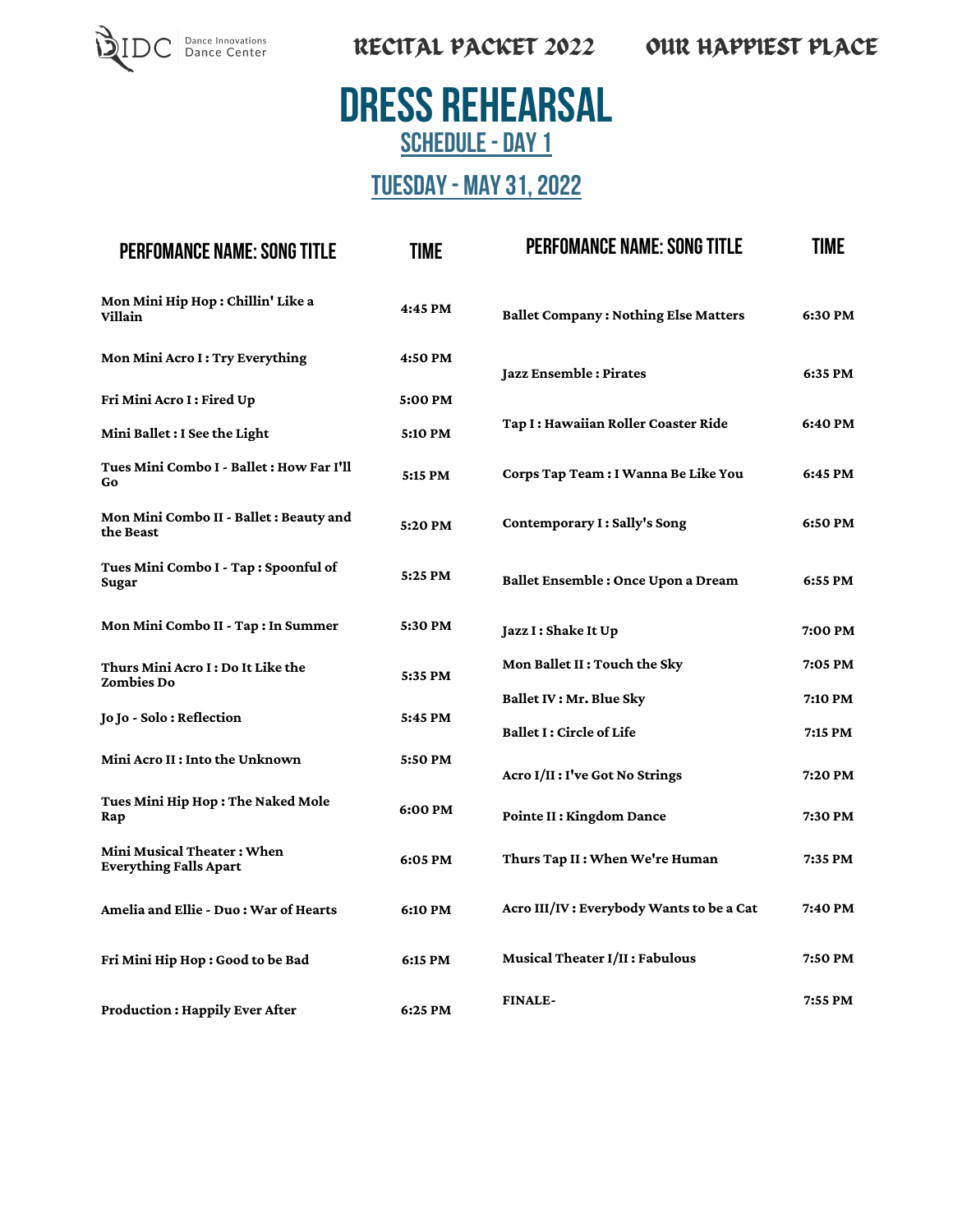

## DRESS REHEARSAL SCHEDULE - DAY 2

### WEDNESDAY - JUNE 1, 2022

| <b>PERFOMANCE NAME: SONG TITLE</b>                                    | <b>TIME</b> | <b>PERFOMANCE NAME: SONG TITLE</b>                  | TIME    |
|-----------------------------------------------------------------------|-------------|-----------------------------------------------------|---------|
| Tiny Bop & Roll: Ducktales                                            | 4:45 PM     | Thurs Mini Combo II - Ballet : The<br>Call          | 6:25 PM |
| Sat Tiny Tutus (10:30) : Return to Pooh<br><b>Corners</b>             | 4:50 PM     |                                                     |         |
| Sat Tiny Tutus & Tap I: You'll Be in my<br>Heart                      | 5:00 PM     | <b>Production: Happily Ever After</b>               | 6:30 PM |
|                                                                       |             | Emma - Solo : Let It All Go                         | 6:35 PM |
| Sat Tiny Tutus (11:00) : A Dream is a<br><b>Wish Your Heart Makes</b> | 5:10 PM     | Corps Jazz Team: Drama Queens                       | 6:40 PM |
| Wed Tiny Tutus & Tap II: Bibbidi-<br>Bobbidi-Boo                      | 5:20 PM     | Kaitlyn - Solo: My Strongest Suit                   | 6:45 PM |
| Thurs Tiny Tutus & Tap II: You've Got a<br>Friend in Me               | 5:30 PM     | Hip Hop Grades 6-8 : Hasta La Vista                 | 6:50 PM |
| Wed Mini Acro I: I've Got No Strings                                  | 5:35 PM     | Tap Ensemble Team: Mad About<br><b>Mad About Me</b> | 6:55 PM |
| Fri Mini Combo I - Ballet : How Far I'll Go                           | 5:45 PM     | Tap III : He Could Be the One                       | 7:00 PM |
| Sat Mini Combo I - Tap: In Summer                                     | 5:50 PM     | Contemporary II : It's Quiet Uptown                 | 7:05 PM |
| Fri Min Combo I - Tap: Spoonful of Sugar                              | 5:55 PM     | Hannah - Solo: I Want You To Want<br>Me             | 7:10 PM |
| <b>Hip Hop Team: Avengers</b>                                         | 6:00 PM     |                                                     |         |
| Sat Mini Combo I -Tap: Beauty and the<br><b>Beast</b>                 | 6:05 PM     | Jazz III : Immortals                                | 7:15 PM |
| Ali, Lauren, & Caroline - Trio: High<br>Adventure                     | 6:10 PM     | Jazz IV : Ain't No Rest for the Wicked              | 7:20 PM |
| Thurs Mini Combo II - Tap: Why Should<br>I Worry                      | 6:15 PM     | <b>Ballet III : Show Yourself</b>                   | 7:25 PM |
| Corps Ballet Team : It's Not That Easy                                |             | Contemporary III/IV: Never Enough                   | 7:30 PM |
| <b>Being Green</b>                                                    | 6:20 PM     | <b>FINALE-</b>                                      | 7:35 PM |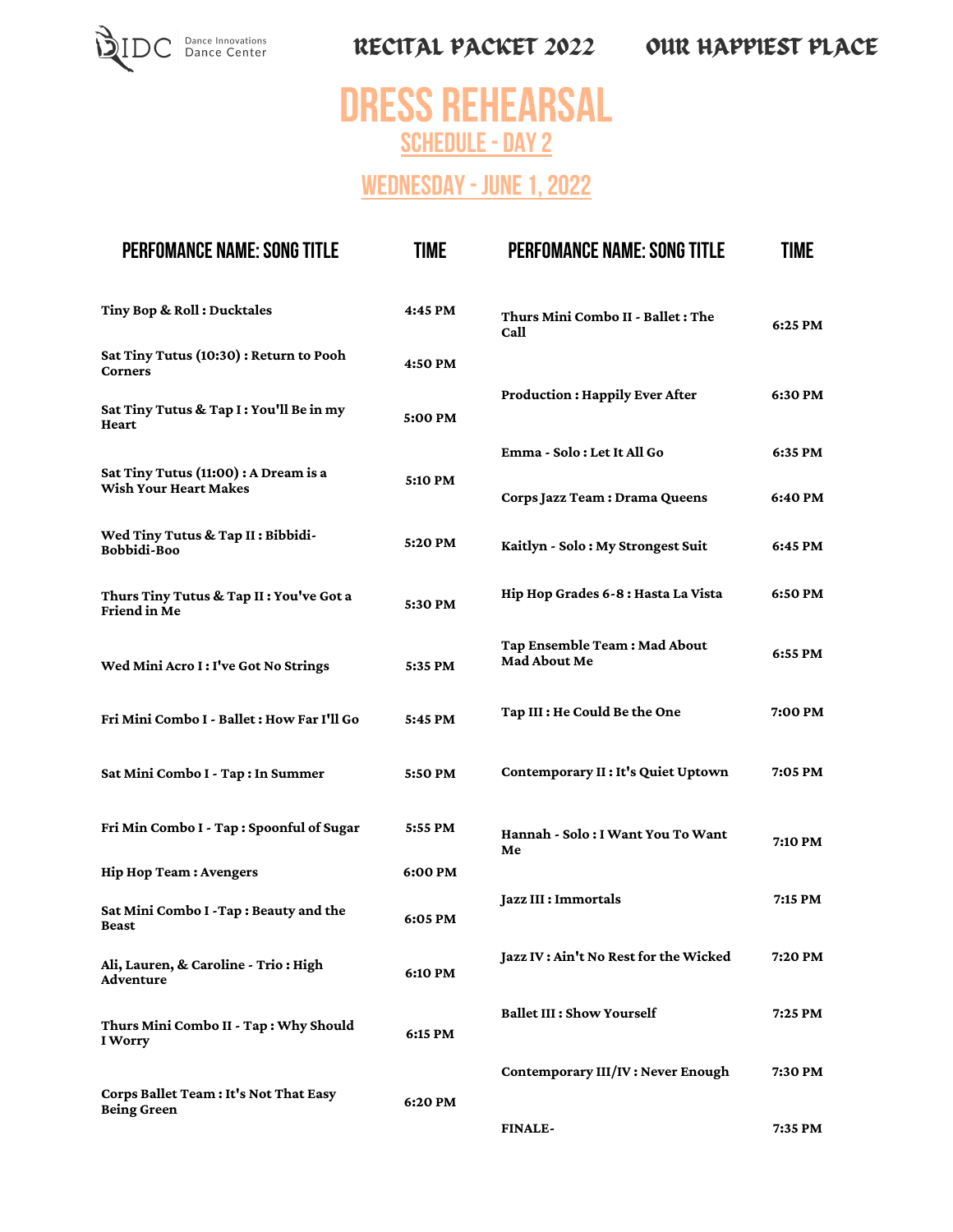

## DRESS REHEARSAL SCHEDULE - DAY 3

### THURSDAY - JUNE 2, 2022

| <b>PERFOMANCE NAME: SONG TITLE</b>                     | <b>TIME</b> | <b>PERFOMANCE NAME: SONG TITLE</b>               | TIME    |
|--------------------------------------------------------|-------------|--------------------------------------------------|---------|
| Tiny Bop & Roll: Ducktales                             | 4:45 PM     | Avery, Mackenzie, & Maeve - Trio:<br>Ride        | 6:45 PM |
| Wed Tiny Tutus: Return to Pooh Corners                 | 4:55 PM     | Abby and Summer - Duo : I Just Can't             | 6:50 PM |
| Wed Tiny Tutus & Tap I: You'll Be in my<br>Heart       | 5:00 PM     | Wait to be King                                  |         |
| Sat Tiny Tutus & Taps II: You've Got a<br>Friend in Me | 5:05 PM     | Musical Theater III/IV: Welcome to<br>Wonderland | 6:55 PM |
|                                                        |             | Charly - Solo: Happy                             | 7:00 PM |
| Jr Acro II : He Lives in You                           | 5:15 PM     | Modern Grades 6+: Cruella                        | 7:05 PM |
| Jr Acro I: Try Everything                              | 5:25 PM     |                                                  |         |
| Jr Ballet I: I Can See the Light                       | 5:35 PM     | <b>Production: Happily Ever After</b>            | 7:10 PM |
| Jr Ballet II : No One                                  | 5:45 PM     | Pre-Pointe/Pointe I: Lost Boy                    | 7:15 PM |
| Fri Jr HipHop : Hasta La Vista                         | 5:50 PM     | HipHop Grades 9+: It's Goin' Down                | 7:20 PM |
| Tues Jr HipHop: Good to be Bad                         | 5:55 PM     | Audrey - Solo: Exile                             | 7:25 PM |
| Thurs Jr HipHop: Kim Possible                          | 6:00 PM     | Thurs Ballet II: Ratatouille                     | 7:30 PM |
| Jr Musical Theater: Go With the Flow                   | 6:05 PM     | Elyse - Solo: Ease My Mind                       | 7:35 PM |
|                                                        |             | Tap IV: Come and Get Your Love                   | 7:40 PM |
| Jr Tap: King of New York                               | 6:15 PM     | Tap II : Friend Like Me                          | 7:45 PM |
| Jazz Company: Dark Side                                | 6:25 PM     |                                                  |         |
|                                                        |             | <b>Musical Theater Team: Gaston</b>              | 7:50 PM |
| <b>Apprentice Ballet Team: Part of Your</b><br>World   | 6:30 PM     | Lyrical Grades 6+: Ashes                         | 7:55 PM |
| Modern Team : Jungle Book                              | 6:35 PM     |                                                  |         |
|                                                        |             | Jazz II : This Will Be (an Everlasting<br>Love   | 8:00 PM |
| Apprentice Jazz Team: The Incredibles                  | 6:40 PM     |                                                  |         |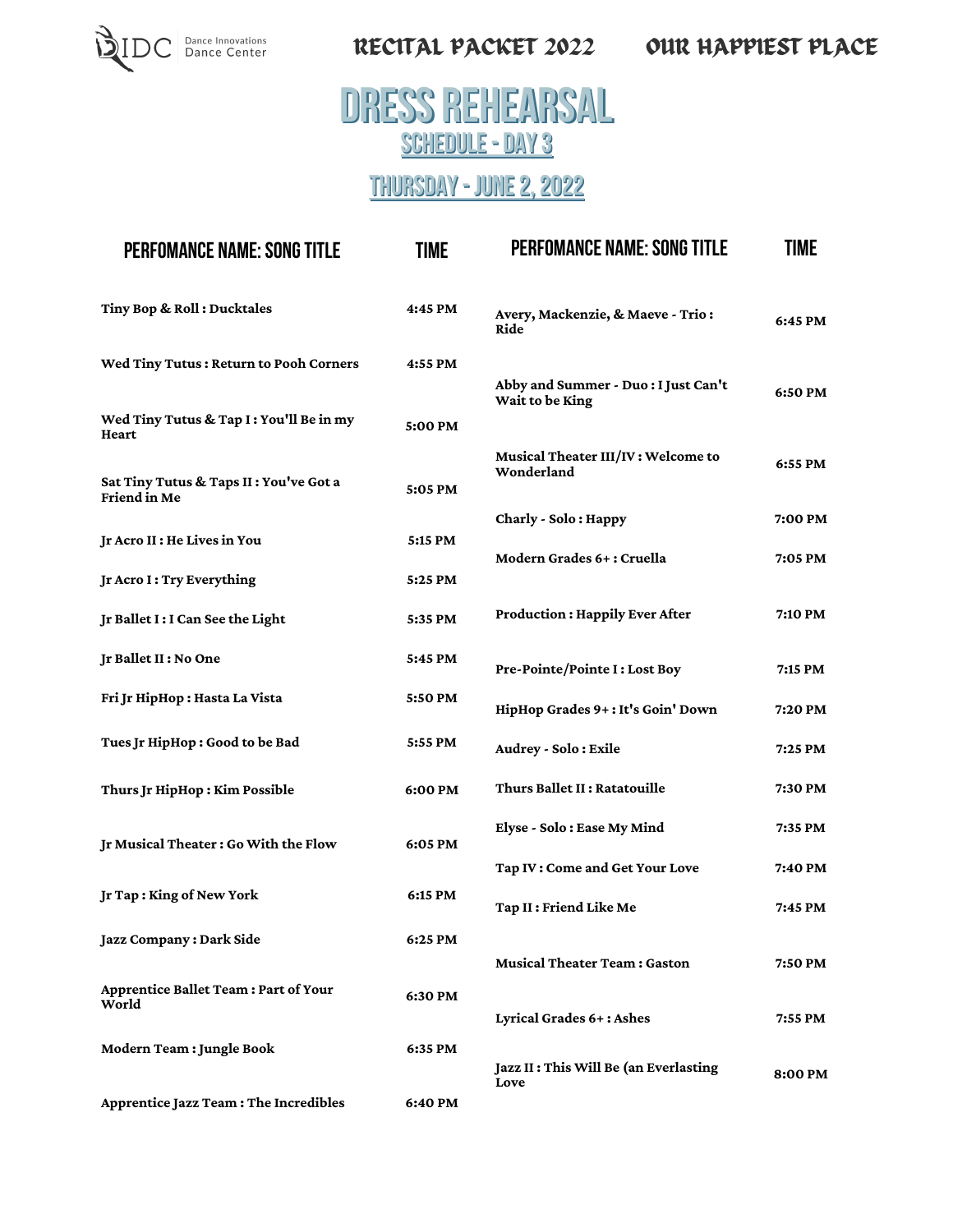

# RECITAL DAY

- Dancers should arrive at the Cooperative Middle School one HALF-HOUR prior to their schedule show.
- Auditorium doors will open 30 minutes prior to showtime.
- The shows will begin promptly at its scheduled time we will not be holding the show (or ANY routine) for late arrivals.

All tuition must be paid and accounts must have ZERO balance in order to perform in the recital.

### DRESSING ROOM CHECK-IN

Performers are to stay in their assigned dressing rooms during the entire show.

*Parents, please enjoy the show.*

If your child is in multiple numbers, our volunteers are there in the dressing room with them to help them with all costume/shoe changes.

*We have one/two volunteers assigned to each class. We provide them with a very detailed list of everyone in the class, the time(s) that each dancer will need to be stage-ready, and which dancers will be needing help with costume changes at specific times during the show.*

### FOR DANCERS AGES10 & UNDER

Dancers must be CHECKED-IN with their Dressing Room Chaperon.

ONE drop-off parent/guardian will receive a "Dancer Check-in Bracelet" which they must wear for the duration of the show.

- *At the end of the recital, only the parent/guardian with the bracelet may pick their dancer up. (Kinds of like a coatchecker!)*
- *We do not wish to relinquish your child to someone that we do not know. We care a great deal about each and every one of our dancers and try to keep them as safe as possible, when left in our care.*

Performers Parents coming in and out of the dressing rooms can cause dancers to become anxious and nervous

- *Popping up and down from your seat can be annoying for the people around you trying to enjoy the show.*
- *Your child needs you out front to applaud.*

No one will be admitted into the dressing room or backstage area without a STAFF pass.

#### \*Attention Show 1, 2, & 3 Dancers:

Please promptly clear out of the dressing room as our dancers for the next show will be arriving shortly after yours.





**COOPERATIVE MIDDLESCHOOL 100 ACADEMIC WAY STRATHAM, NH**



**Show 1-10:30am Show 2-1:00pm Show 3-3:30pm Show 4-6:00pm**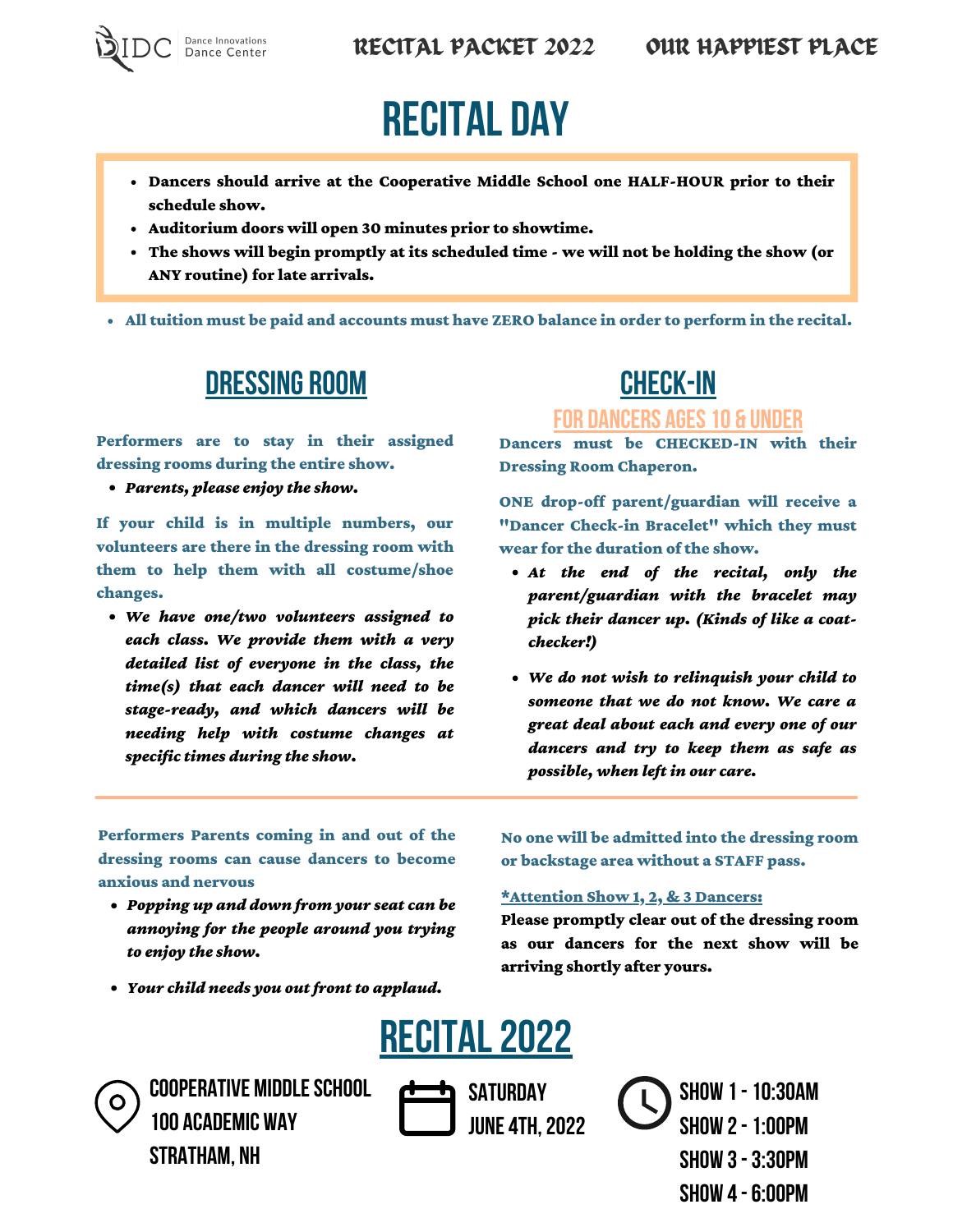

#### Audience Etiquette:

- No food or drinks inside the theater or stage area.
- No running or playing inside any areas of the theater.
- For the safety of the performers, NO personal video cameras or flash photography during the performances.
- Out of respect for the performers, please refrain from entering or exiting the theater or walking around during a performance, wait until in between performances. This is common courtesy!
- We encourage cheering the dancers on while they are dancing BUT remember this is an art form. Please DO NOT yell out a dancer's name or engage in any inappropriate and overly loud behavior while your dancer is on-stage, this will distract them and they can hear it from the stage.
- We kindly ask everyone to remain for the entire show.

### DUE TO COPYRIGHT LAWS, WE CANNOT ALLOW FLASH PHOTOGRAPHY OR VIDEO EQUIPMENT OF ANY KIND DURING THE PERFORMANCE.

The flash is disruptive and dangerous to ouor dancers and distorts the professional video. *This rule is strictly enforced!*

We want you to enjoy the show LIVE!



#### Who watches my child backstage?

*We have enlisted the help of many of our studio parents as well as alumni and DIDC staff who will attend a backstage meeting to ensure backstage is organized and safe for the entire event. Recital staff and volunteers can be identified by their studio lanyard/name badges.*

### What does my child do backstage?

*Children will have the opportunity to watch the show via closed circuit TV if the video company can get it to work depending on location. In addition, we will provide simple snacks, coloring books, and games for after they dance.*

#### Does my dancer need to stay at the backstage for the entire show?

*For the safety and security of all of our dancers, YES, DANCERS MUST REMAIN BACKSTAGE FOR THE ENTIRE SHOW! Out of fairness to ALL of the dancers and parents committing to recital, please do not request for your child to be let out early as we will not allow it.*

### Where do I pick up my child?

*Pick up and Drop-off will be clearly marked when you arrive. Please, see information under the "RECITAL DAY" heading for pick up/Drop-off information. Please be on-time.*

### How will you notify me should a problem arise?

*We will be sure to have every parent's seat information so we will know exactly where to locate you, or make an announcement.*